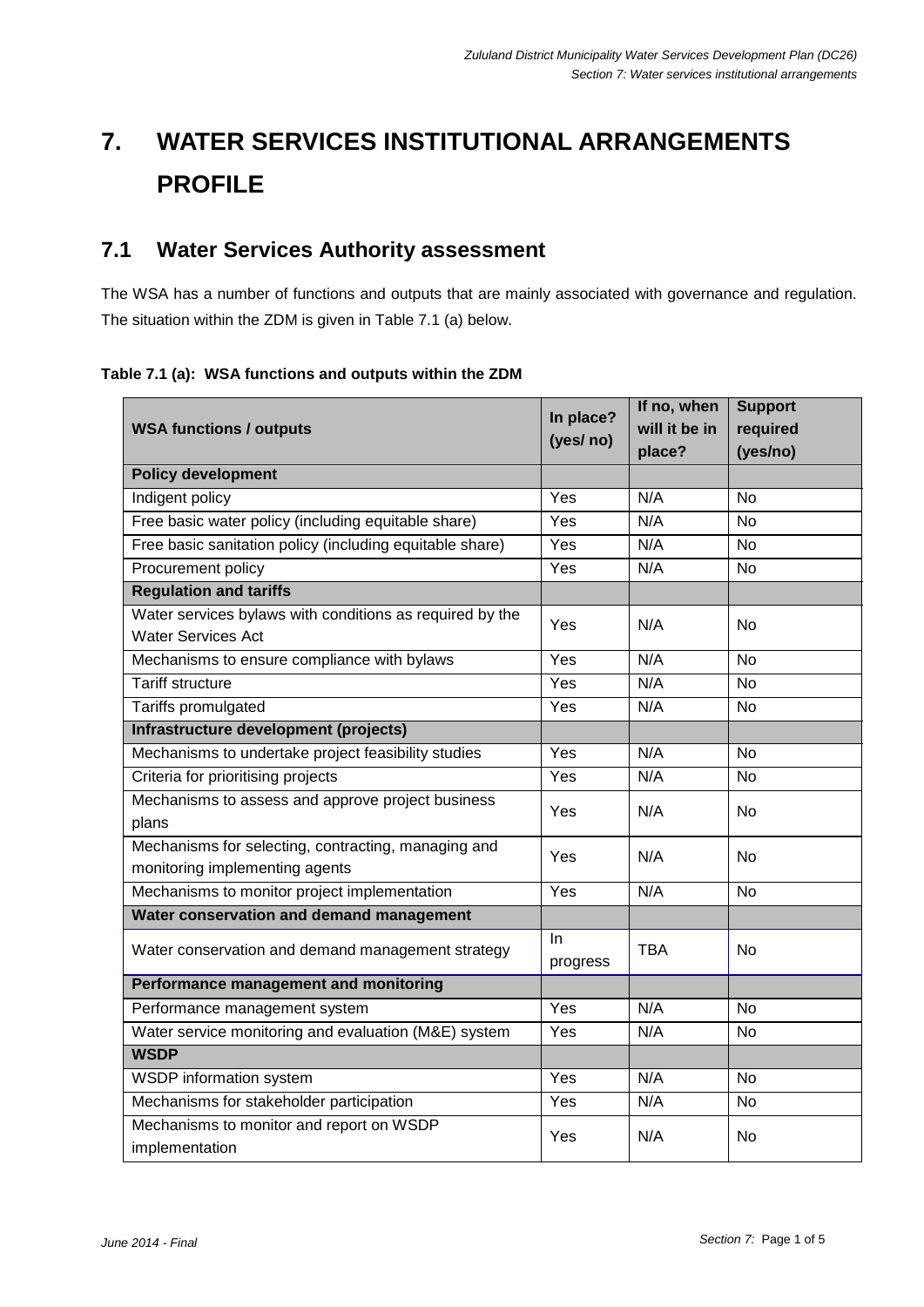#### **Table 7.1 (b): WSA functions and outputs within the ZDM**

| <b>WSA functions / outputs</b>                           | In place?<br>(yes/ no) | If no, when<br>will it be in<br>place? | <b>Support</b><br>required<br>(yes/no) |
|----------------------------------------------------------|------------------------|----------------------------------------|----------------------------------------|
| <b>WSP institutional arrangements</b>                    |                        |                                        |                                        |
| Criteria to select appropriate WSPs                      | Yes                    | N/A                                    | No.                                    |
| Mechanisms to contract, manage and monitor WSPs          | Yes                    | N/A                                    | No.                                    |
| Mechanisms to approve WSP business plans                 | Yes                    | N/A                                    | No.                                    |
| <b>WSA overall capacity</b>                              |                        |                                        |                                        |
| Sufficient staff and systems to fulfil all WSA functions | No                     | <b>TBA</b>                             | No                                     |
| Other (state)                                            |                        |                                        |                                        |

### **7.2 By-laws affecting water services**

ZDM has worked extensively on the development of a water services policy and by-laws for the district. The documents were finalised by June 2008 and approved by Council. The by-laws have since been promulgated and are being enforced throughout. The documents are available on the ZDM website at [www.zululand.org.za](http://www.zululand.org.za/) for information.

## **7.3 Water services providers' institutional arrangements**

ZDM was awarded the Water Services Authority function in 2003 as part of the division of powers and functions amongst municipalities. The allocation of the water services function then resulted in a Section 78 investigation to be done to determine the most appropriate water services provider arrangements to provide water services in the district at the time and in future.

The investigation started off by determining the status quo with water services provision in the district at the time. A survey was done of all infrastructure assets, all costs related to water services were compiled and ring fenced, and staff organograms with vacant positions were drafted. It was known that the status quo situation was below the ideal and therefore and exercise was done to assess the current gaps and compile a model based on the existing WSP arrangements at the time, but only operating at the ideal level of service provision. This model was then compared with different scenarios of possible restructuring to determine the most appropriate long term WSP arrangement. The following WSP options were considered at the time:

- Option 1 (Internal WSP) ZDM creates an internal department that is responsible for water services provision throughout the entire district
- Options 2 (Partly internal and partly external) At the time two of the municipalities, namely Ulundi and Nongoma Municipalities, had insufficient capacity to perform the water provision function in their respective areas and it was clear that ZDM would have to take over the service in these areas in any event. The remaining three municipalities, namely uPhongolo, eDumbe and Abaqulusi did however pose potential to provide the service themselves and act in combination as an external WSP to ZDM. This option was therefore also considered and costed.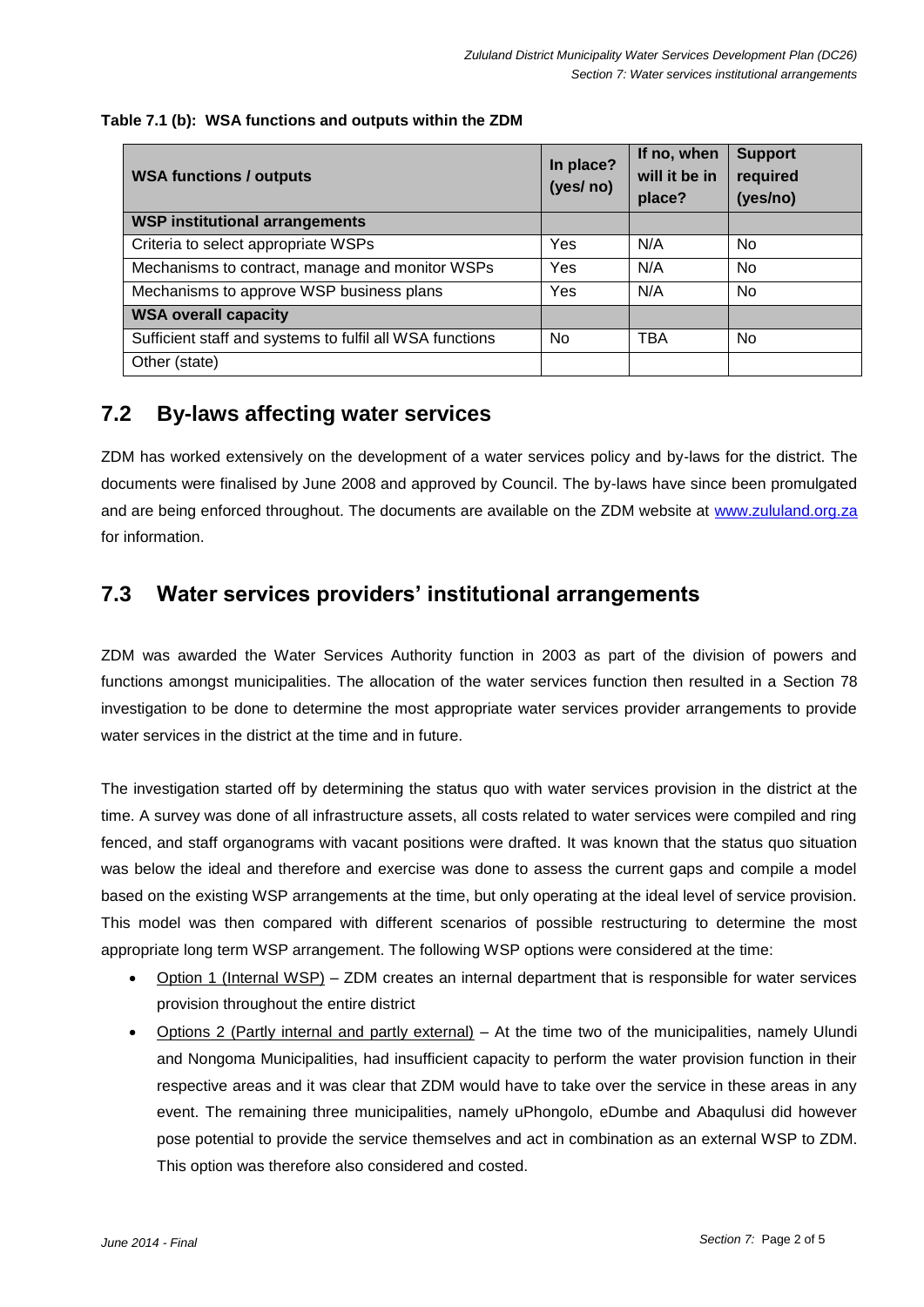Option 3 (Partly internal and partly external) – The option was also considered whereby the bulk services were separated out and the scenario considered where ZDM provides the bulk services throughout the district. The reticulation service would then be provided also by ZDM in the Ulundi and Nongoma municipal areas and again by the uPhongolo, eDumbe and Abaqulusi municipalities in their respective areas.

A number of key issues were identified during the assessment that had a significant influence on the eventual decision making process, as follows:

- Contracting the provision function out to an external provider (private sector or water board) was viewed as a potential risk in that such an institution would be focused on profit making rather than the long term preservation of the WSA assets. Such contracts are typically between 20 and 30 years and the risk is that assets are maintained only to the minimum level required during this time and that only the minimum required effort and money is spend on O&M activities and thereby maximising profits. This can be managed by the WSA to a large extend but only if the WSA have the systems in place to perform proper monitoring and evaluation of the provider. It was agreed at the time that ZDM would not be in an immediate position to do that.
- Due to the huge backlogs in the district ZDM is still in the middle of a massive infrastructure roll-out process and will be for the next 15 years still. During this time many old plants and schemes will be de-commissioned and taken over by new infrastructure from the regional schemes. This will therefore have a constant impact on staff and lead to regular restructuring taking place. The constant changing situation will therefore make it difficult to enter into long-term contracts for external service providers and it was felt that this transformation process could be more easily managed internally.
- Skilled senior management is needed at various levels in the organograms irrespective of which service provision options are being considered. These skilled personnel can only be attracted with the appropriate salary levels and due to the costs involved and the shortage of skills should be utilised as effectively as possible. There was a definite benefit in scale identified in applying costly resources over the biggest possible area. Therefore the ability of certain institutions, for instance a rural local municipality, to attract these skills were questioned and taken into consideration during the final decision making process.
- During the assessment it also became clear that certain specialised skills and functions should rather be outsourced than developed in-house. One example is mechanical and electrical expertise, which are needed on an ad-hoc basis and makes sense to contract in when needed.
- From the start there was a distinction made between bulk and reticulation infrastructure. In the case of water supply the bulk infrastructure was considered to be the abstraction, treatment and conveyance up to the main storage reservoirs. In the case of sewerage that bulk was considered to be mainly the sewage works. A split in the bulk and reticulation service provision was considered throughout and even with the internal option it made sense to keep the functions separate up to a certain management level.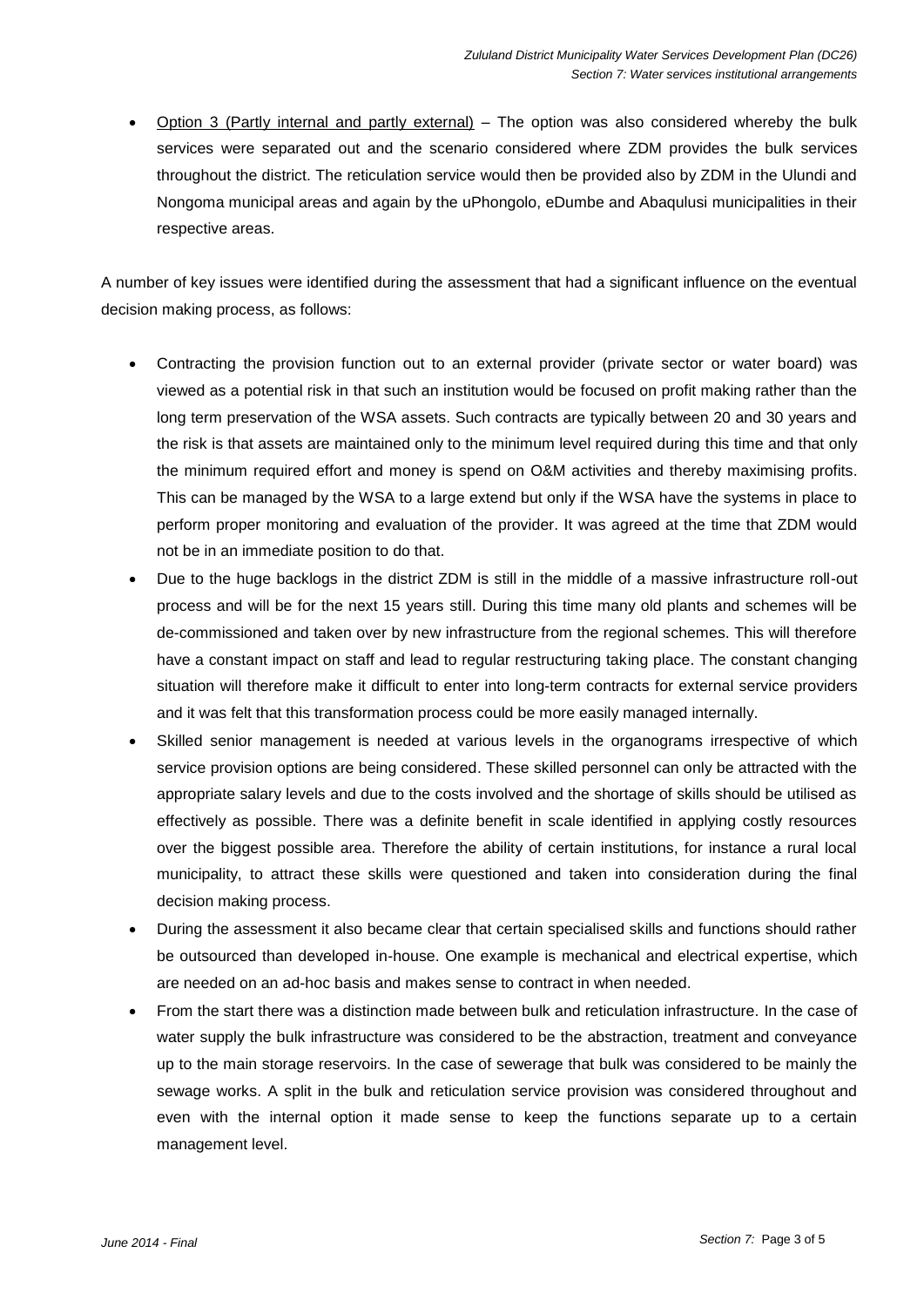This district also poses physical constraints in terms of access routes from various places, travel times and other logistical considerations that had to be taken into account for all options that were considered.

Each of the options was costed and the results are shown in Table 7.3 (a) below. The table summarises the costs associated with each option that was considered and the estimates were done not only for the current year but forecasts were done up to year 5 and year x, where all consumers will have access to services.

|               |            | <b>Ops Costs</b> | <b>Pers Costs</b> | <b>Total Costs</b> |
|---------------|------------|------------------|-------------------|--------------------|
| <b>YEAR1</b>  | Status Quo | R 44,304,250     | R 28,611,470      | R 72,915,720       |
|               | Comparator | R 52,294,431     | R 49,781,179      | R 102,075,610      |
|               | Option 1   | R 80,923,910     | R 15,388,264      | R 96,312,174       |
|               | Option 2   | R 52,168,593     | R 51,058,679      | R 103,227,272      |
|               | Option 3   | R 85,530,263     | R 16,228,825      | R 101,759,088      |
|               | Option 1   | R 84,298,424     | R 16,960,203      | R 101,258,627      |
| <b>YEAR 5</b> | Option 2   | R 52,163,074     | R 50,882,541      | R 103,045,615      |
|               | Option 3   | R 83,991,628     | R 17,684,455      | R 101,676,083      |
|               | Option 1   | R 79,343,627     | R 22,920,648      | R 102,264,275      |
| <b>YEAR N</b> | Option 2   | R 52,178,163     | R 52,270,810      | R 104,448,959      |
|               | Option 3   | R 79,856,990     | R 23,544,969      | R 103,401,959      |

#### **Table 7.3 (a): Summary of Costs**

The different options were also rated in terms of the following selected criteria:

- Environmental sustainability
- Financial sustainability
- **•** Efficiency of management proposed structure
- **Efficiency of customer care**
- **•** Efficiency to perform maintenance of assets

On the basis of the above criteria it appeared that Option 1 was likely to achieve the best overall performance in terms of services delivery in the district. Option 3 followed with Option 2 being the least sustainable. As may also be noted one of the key determinants in this rating system related to personnel and institutional arrangements. Structural arrangements, staff numbers and staff levels proved to be more efficient in Option 1 due to it being a single entity. This results in minimisation of duplication which is not the case in Options 2 and 3 owing to the inherent geographical and institutional split in the services provisioning function.